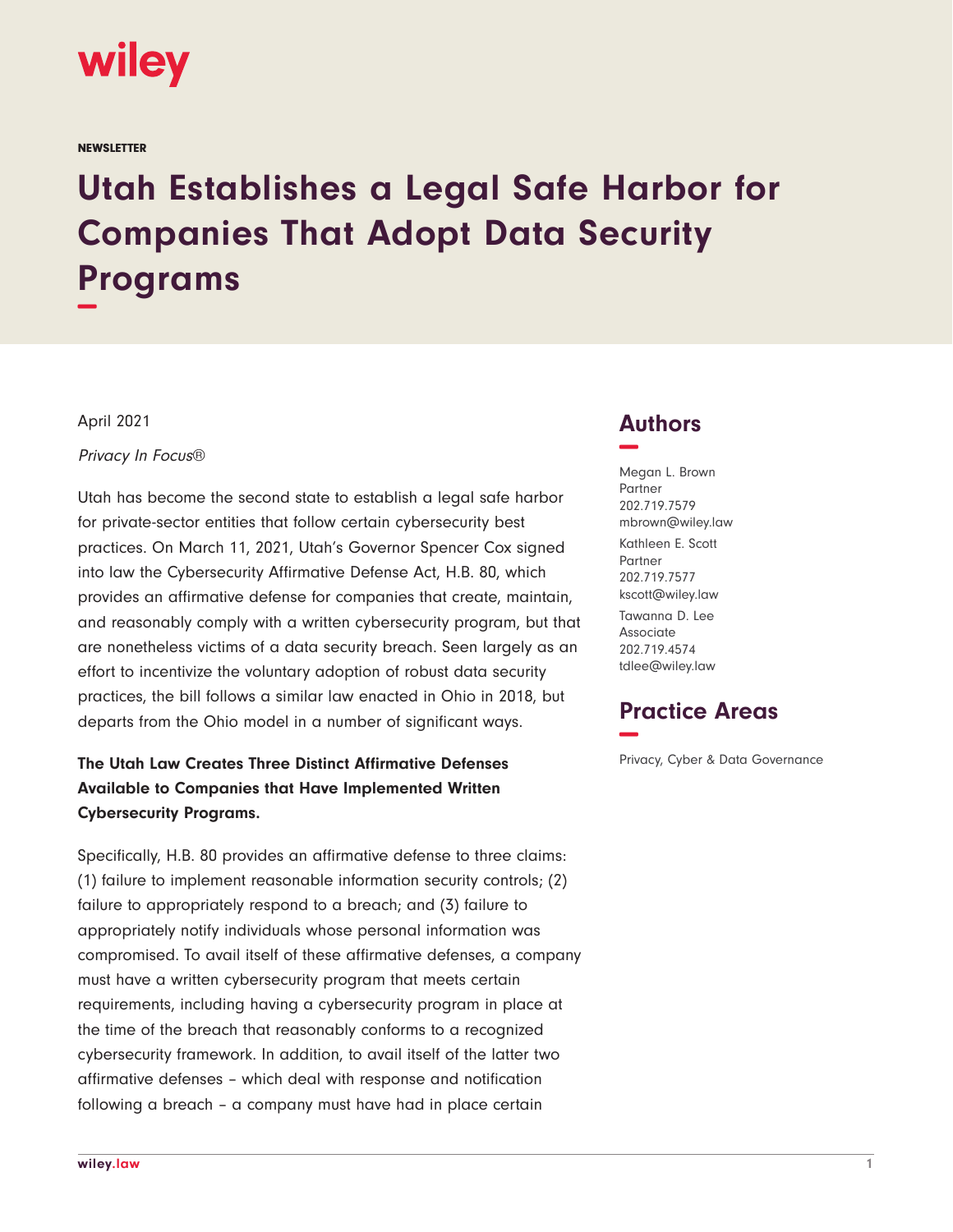relevant protocols at the time of the breach.

The law also includes a severability clause and provides that, where applicable, a choice of law provision in an agreement that designates Utah as the governing law will apply the law regardless of where the civil action is brought.

#### **To Take Advantage of the Safe Harbor, Companies' Cybersecurity Programs Must Satisfy Several Conditions, Including Reasonably Conforming to a Recognized Cybersecurity Framework.**

First, to avail itself of one of the affirmative defenses, a company's written cybersecurity program must provide administrative, technical, and physical safeguards to protect personal information, including being designed to:

- Protect the security, confidentiality, and integrity of personal information;
- Protect against any anticipated threat or hazard to the security, confidentiality, or integrity of personal information; and
- Protect against a breach of system security.

Second, as a condition of the safe harbor, the written cybersecurity program must reasonably conform to one of several recognized cybersecurity frameworks, or a combination thereof. The recognized cybersecurity frameworks include NIST Special Publication 800-171; NIST Special Publications 800-53 and 800-53a; the FedRAMP Security Assessment Framework; the Center for Internet Security Critical Security Controls for Effective Cyber Defense; and the ISO 27000 family of standards, among others. Notably, the Utah law does not identify the NIST Cybersecurity Framework as a stand-alone "recognized cybersecurity framework," which is a departure from the Ohio law.

Third, the new Utah law requires that - for a company to take advantage of the safe harbor - its written cybersecurity program must have an appropriate scale and scope, considering:

- A company's size and complexity;
- The nature and scope of its activities;
- The sensitivity of the information to be protected;
- The cost and availability of tools to improve information security and reduce vulnerability; and
- The company's resources.

Fourth, the written program must be a "reasonable security program," which the law describes as including, among other things, practices and procedures to detect, prevent, and respond to breaches, including by conducting risk assessments.

**Utah Will Not Allow the Affirmative Defense if a Company Had Actual Notice of the Threat and Did Not Act Within a Reasonable Amount of Time to Remediate It.**